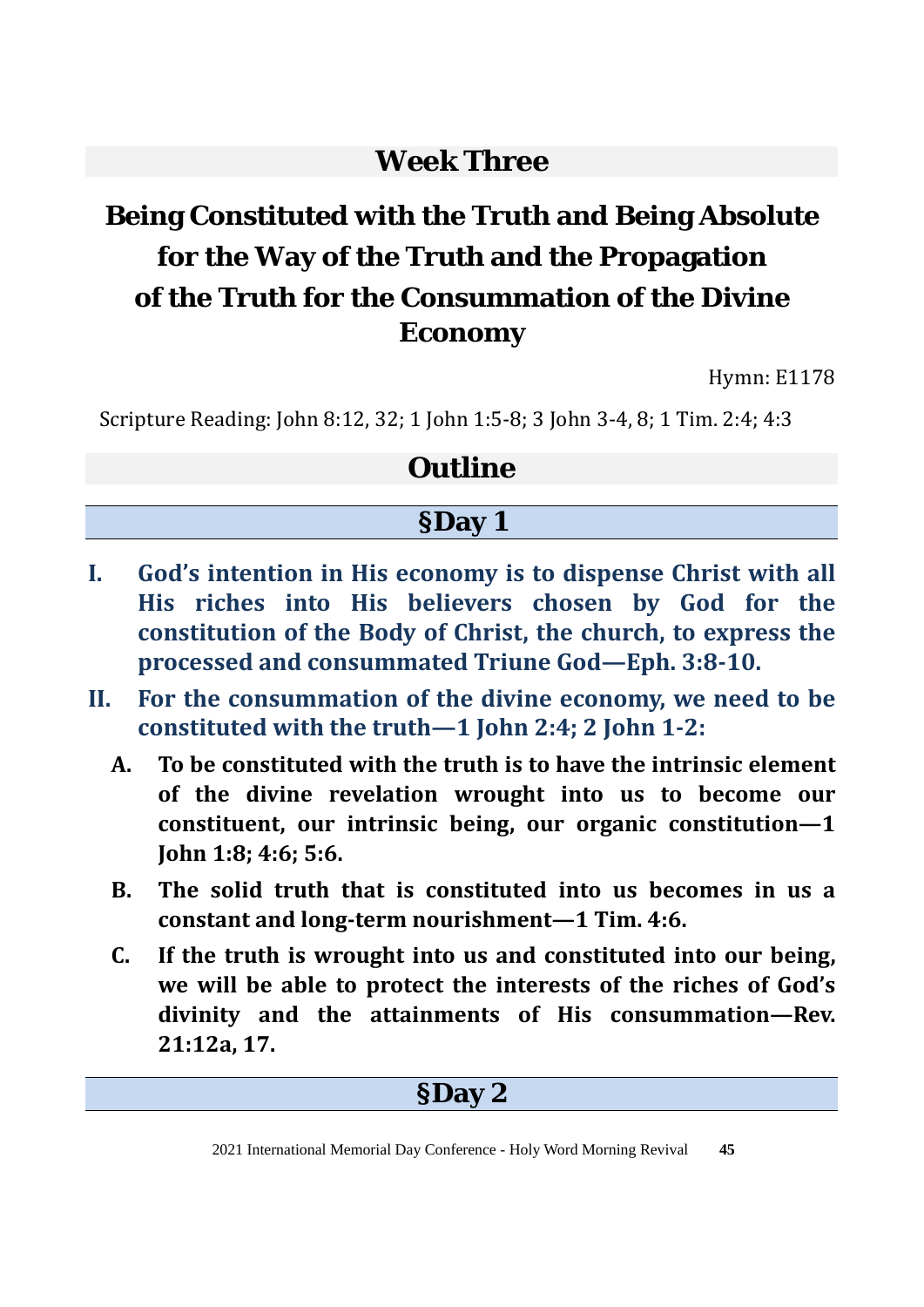- **D. Every saved person should have a full knowledge, a complete realization, of the truth—all the real things revealed in God's Word—1 Tim. 2:4; 4:3; 2 Tim. 2:25; 3:7.**
- **E. The full knowledge of the truth is a thorough apprehension of the truth, a full acknowledgment and appreciation of the reality of all the spiritual and divine things that we have received through faith—Titus 1:1; 2 Thes. 2:13.**

### **§Day 3**

- **F. The Lord's word, His truth, is in the Bible, but the Bible needs the proper interpretation; for this we have the Life-studies—2 Tim. 2:15.**
- **G. We have to pay the price to learn the truths—Prov. 23:23:** 
	- 1. We need to enter into the intrinsic significance of the Holy Scriptures to find out what the Lord says and what He wants—John 8:12.
	- 2. We have no right to invent anything; rather, we discover what is in the Bible.
	- 3. After we have learned the truth, we still have to experience Christ so that He may become our reality; in this way, when we speak to people, we will not give them knowledge or doctrine, but we will minister Christ to them— Eph. 3:16-17; 4:15, 21.
- **H. We need to be delivered from skating on the surface of the divine truth and cooperate with the Lord by laboring together with Him to dive into the depths of the truth of His marvelous New Testament economy—3:9.**
- **I. Those who are constituted with the truth are a great blessing to the church— Rom. 9:1; 15:29.**

#### **§Day 4**

- **III. For the consummation of the divine economy, we need to be absolute for the way of the divine truth—2 Pet. 2:2:**
	- **A. The way of the truth is the path of the Christian life according to**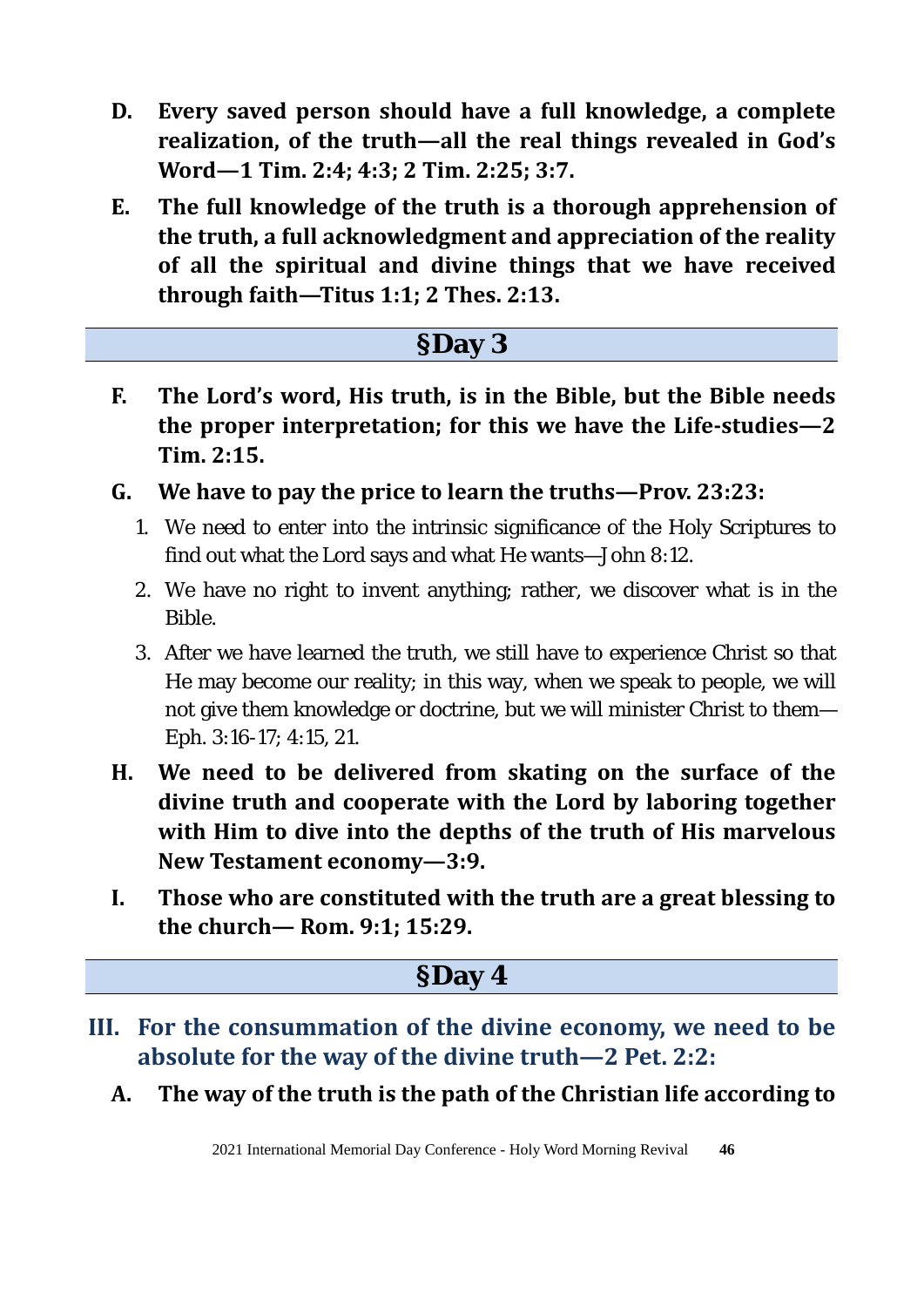**the truth, which is the reality of the contents of the New Testament—v. 2.** 

- **B. The way of the truth is the straight way; to take the straight way is to live an upright life without crookedness and bias—v. 15.**
- **C. The way of the truth is the way of righteousness; to take the way of righteousness is to live a life that is right with both God and man, a life that, according to righteousness, can receive God's governmental judgment for His kingdom of righteousness—vv. 21, 9; Matt. 5:20; Rom. 14:17.**
- **D. The way of the truth is "the Way," denoting the Lord's full salvation in God's New Testament economy—Acts 9:2:** 
	- 1. It is the way God dispenses Himself into the believers through Christ's redemption and the Spirit's anointing—Eph. 1:7; 1 John 2:27.
	- 2. It is the way the believers partake of God and enjoy God—2 Pet. 1:4.
	- 3. It is the way the believers worship God in their spirit by enjoying Him and follow the persecuted Jesus by being one with Him—John 4:24; Heb. 13:12-13.
	- 4. It is the way the believers are brought into the church and built up into the Body of Christ to bear the testimony of Jesus—1 Cor. 1:2; 12:27; Rev. 1:2.

### **§Day 5**

- **E. To take the way of the truth is to purify our souls by obedience to the truth; this is the sanctifying truth, which is God's word of reality—1 Pet. 1:22; John 17:17:** 
	- 1. The purifying of our souls by obedience to the truth causes our entire being to be concentrated on God so that we may love Him with all our heart, all our soul, and all our mind—Mark 12:30.
	- 2. Such a purifying of our souls issues in unfeigned brotherly love, that is, in our loving from the heart fervently those whom God loves—1 John 5:1.

# **§Day 6**

#### **IV. For the consummation of the divine economy, we need to be**

2021 International Memorial Day Conference - Holy Word Morning Revival **47**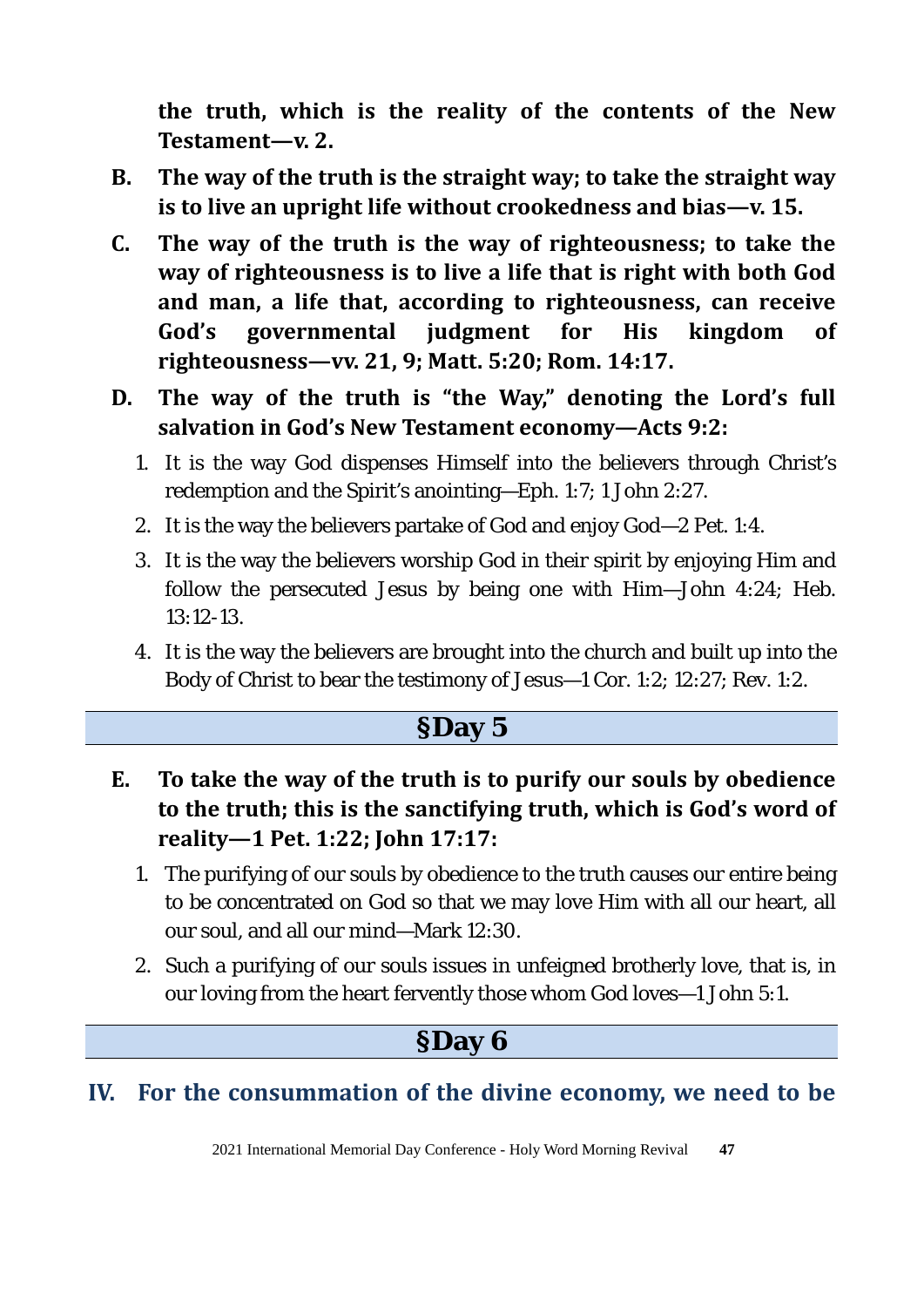**absolute for the propagation of the divine truth—Matt. 24:14; 28:19:** 

- **A. The gospel includes all the truths in the Bible; the entire Bible is the gospel of God—Eph. 1:13; Col. 1:5:** 
	- 1. The unique commission of the church today is to preach the gospel, the content of which is the truth—Matt. 24:14; Eph. 1:13; Col. 1:5.
	- 2. Our preaching of the truth is the preaching of the high gospel—Mark 16:15; 1 Tim. 2:4.
	- 3. The highest point of God's gospel is that God became a man that man may become God in life and in nature but not in the Godhead—Rom. 1:3-4; 8:3, 29.
- **B. The Lord has given us His precious truth for us to spread the truth not only to believers but also to unbelievers; every human being on earth needs to hear the truth—John 18:37b.**
- **C. The Lord has charged us to go and disciple the nations so that the present age may be consummated—Matt. 28:19-20.**
- **D. We need to be one with the Lord in learning the truth, applying the truth, speaking the truth, and propagating the truth—Zech. 8:16.**
- **E. If we would spread the Lord's recovery today, we must know every side of the truth and be able to expound the truth—2 Cor. 4:2; 3 John 3-4, 8.**
- **F. The spreading of the divine truths will bring in the Lord's restoration; according to Isaiah 11:9, the restoration will come because "the earth will be filled with the knowledge of Jehovah, / As water covers the sea."**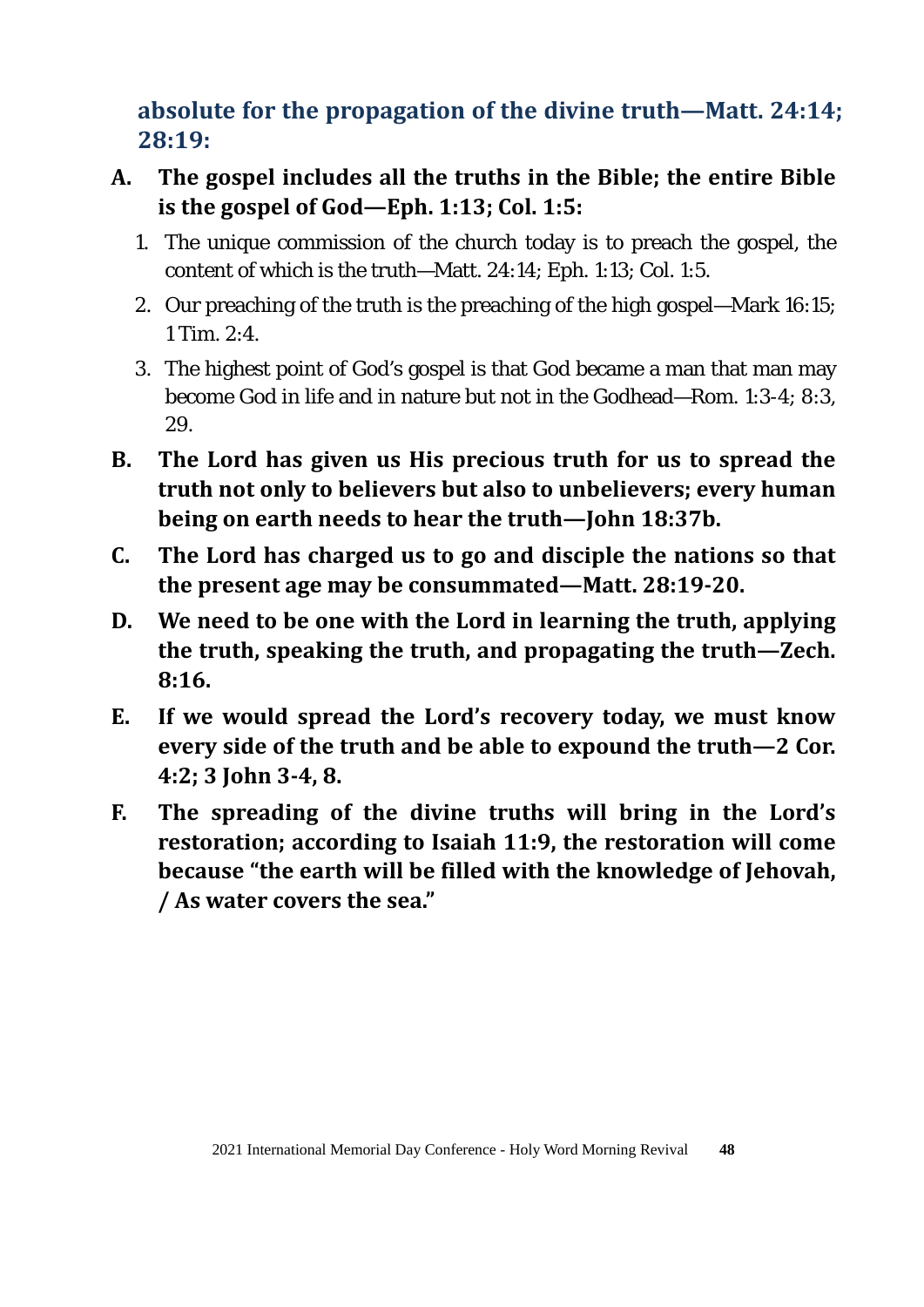#### **Morning Nourishment**

- 2 John 2 For the sake of the truth which abides in us and will be with us forever.
- 1 Tim. 4:6 If you lay these things before the brothers, you will be a good minister of Christ Jesus, being nourished with the words of the faith and of the good teaching which you have closely followed.

A number of the saints have been meeting with us for years and years, but they still have not gotten into the basic intrinsic element of the Lord's recovery…. For many years I attended the [Christian] services, heard the sermons, and went to Sunday school, but nearly nothing got into me. However, something of the Bible stories and of the traditional Christian practices surely got into me…. Actually, no truth, no life, no Spirit, and no reality ever got into me….We all have to admit that a good number of saints have been meeting with us year after year, yet if you check with them today, you would discover that not much intrinsic element of the divine revelation has been really wrought and constituted into their being. Not only in the matter of life but even more in the matter of the truth, not much intrinsic element has been wrought into the saints. I am really concerned that not many among us can present particular truths in an adequate way. (CWWL, 1984, vol. 2, "Elders' Training, Book 3: The Way to Carry Out the Vision," pp. 307-308)

#### **Today's Reading**

You must dive into the Recovery Version with the footnotes and the Life-study messages. It is not an easy task to be built up in the truth. You must study the text and every footnote. If possible, it is helpful to take care of the cross references. Then you need to study the Life-study messages. You need to get into these messages not like you are reading a newspaper or a reference book. You must consider the text of the Recovery Version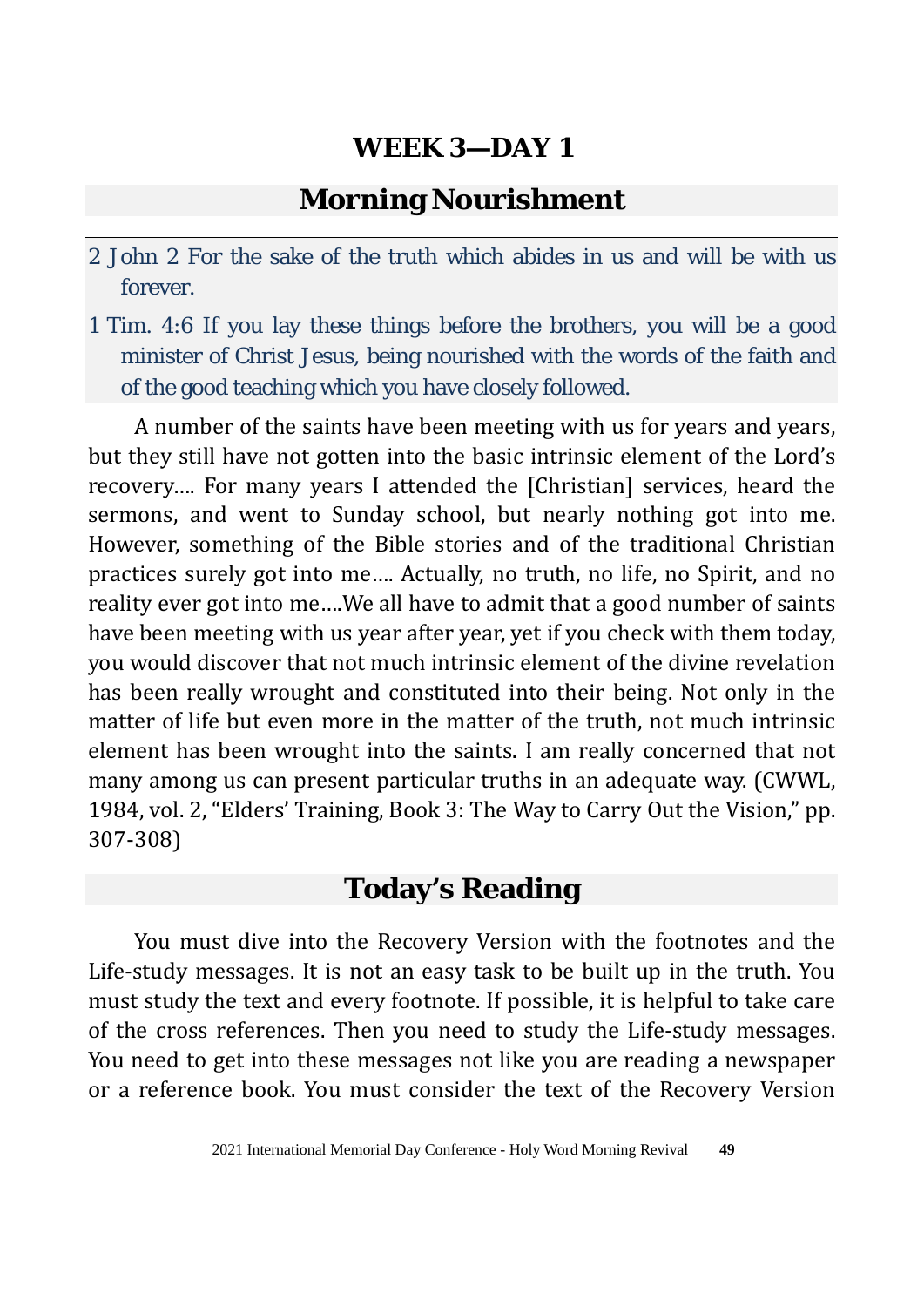with the footnotes and the Life-study messages as a textbook. Because this is my work, I know the nature of it. I am fellowshipping this with you to let you know the way our publications were written. If you merely read them in a light way, you cannot get into them. You must study them as a textbook.

If you merely read the Life-studies, you will receive only a temporary nourishment. That will become only a kind of inspiration to you. An inspiration is like a vapor in the air. When what we read becomes a truth in our being, this nourishment remains forever. What I have received is not all the time inspiration, like a vapor. What I have received from the Lord is always the solid truth, so it remains in me, nourishing me all the time. You must have the truth. The only way for the truth to get into you is through your mentality. Then it remains in your memory. If you do not understand, the truth cannot get into you….If the truth gets into your memory, it becomes a constant and long-term nourishment. Then you have an accumulation of the truth, and you are a person continually under the constant nourishment. You will then know how to present the truth to others, not merely to inspire them or to stir them up but to make them solid and constituted with the truth.

While the issue of nourishment is forever, the nourishment itself remains only temporarily. Once the truth has been constituted into someone, however, it will remain there forever, and its remaining is its supply. Our need for the long run is this kind of education with the truth, which is really something solid, living, and existing. We need this. Do not expect to have an overnight success, which is like a factory making artificial flowers. Overnight you can produce many flowers, but in a genuine nursery or garden it takes time to grow flowers….You may have the thought that within two years a great number of people will be added to the church. Most of these people, however, may be empty. This is mushrooming. We must take care of the church in a way of growing gradually by life and by truth. (CWWL, 1984, vol. 2, "Elders' Training, Book 3: The Way to Carry Out the Vision," pp. 312-313, 336)

Further Reading: Life-study of 1 John, msgs. 5, 7, 9-11, 17-18, 22, 28, 32; CWWL, 1978, vol. 3, "Truth Messages," chs. 1-2, 5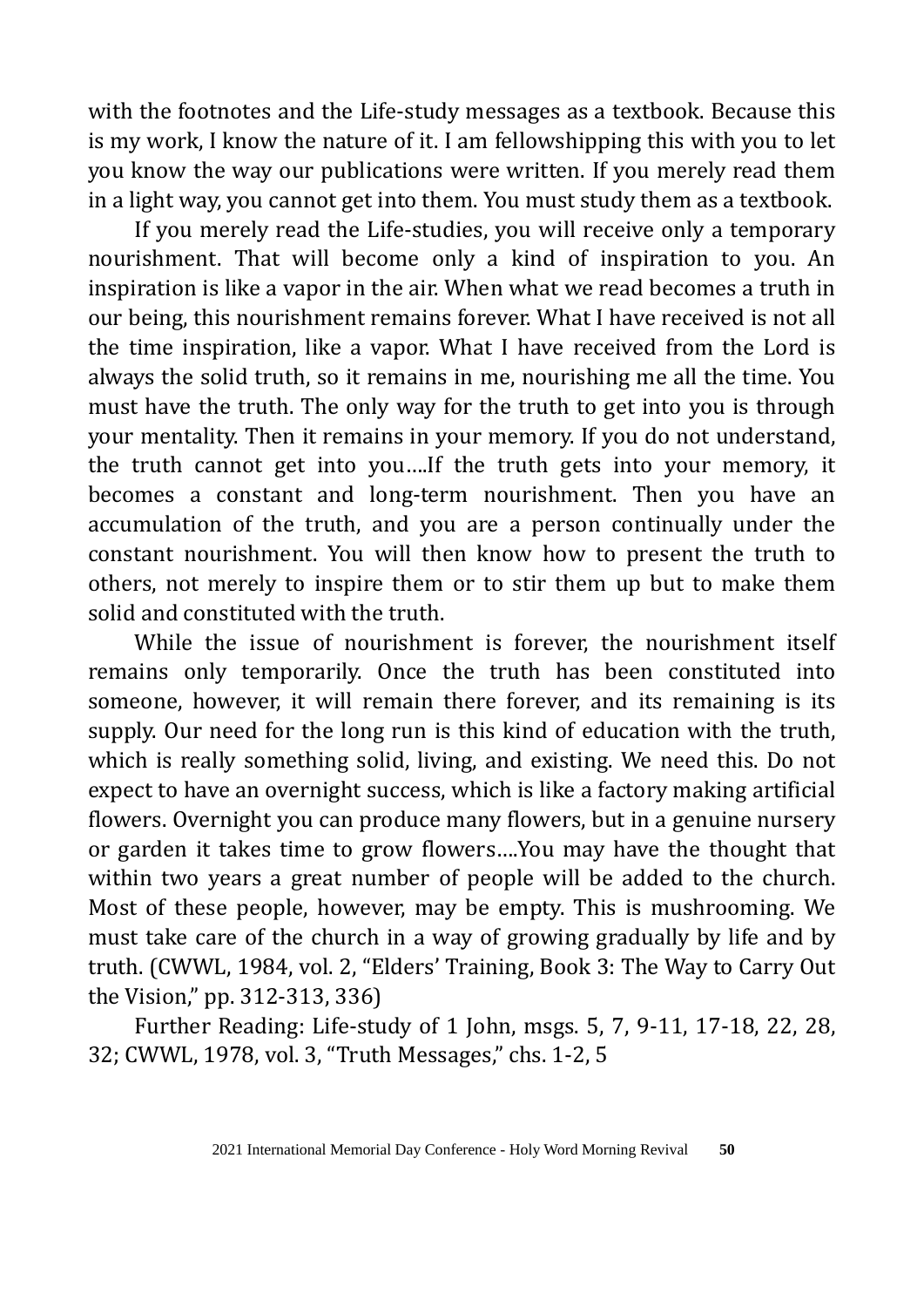#### **Morning Nourishment**

- 1 Tim. 2:3-4 This is good and acceptable in the sight of our Savior God, who desires all men to be saved and to come to the full knowledge of the truth.
- 2 Thes. 2:13 But we ought to thank God always concerning you, brothers beloved of the Lord, because God chose you from the beginning unto salvation in sanctification of the Spirit and belief of the truth.

[According to 1 Timothy 2:4] God desires all men to have two things: salvation and the full knowledge of the truth. In the past we took care of salvation, but we neglected the full knowledge of the truth. Notice that, according to the Greek, this verse does not say that men should come simply to the knowledge of the truth, but to the full knowledge of the truth. To have the full knowledge of the truth is to fully know the truth. To know the truth in this way is a safeguard. (CWWL, 1978, vol. 3, "Truth Messages," pp. 294-295)

#### **Today's Reading**

The very salvation that is the goal of God's eternal selection is in two things: in sanctification of the Spirit and also in belief of the truth [cf. 2 Thes. 2:13].

To be sanctified in the belief, in the faith, of the truth is very subjective. Faith is the reaction, the substantiation, of the unseen scenery (the truth). Now we not only have the knowledge of the truth but also the faith of the truth. We have the reaction to the truth we have come to know objectively…. When we learn these truths and we hear these truths, we will have the hearing of faith (Gal. 3:2, 5). The scenery (truth) and the seeing (faith) are objective to the camera (us). But when the light (the Spirit) brings the scenery to the film (our spirit) within the camera, both the seeing and the scenery become subjective to it. When the light brings the scenery to the film, there is a click within the camera. That "click" within us, which brings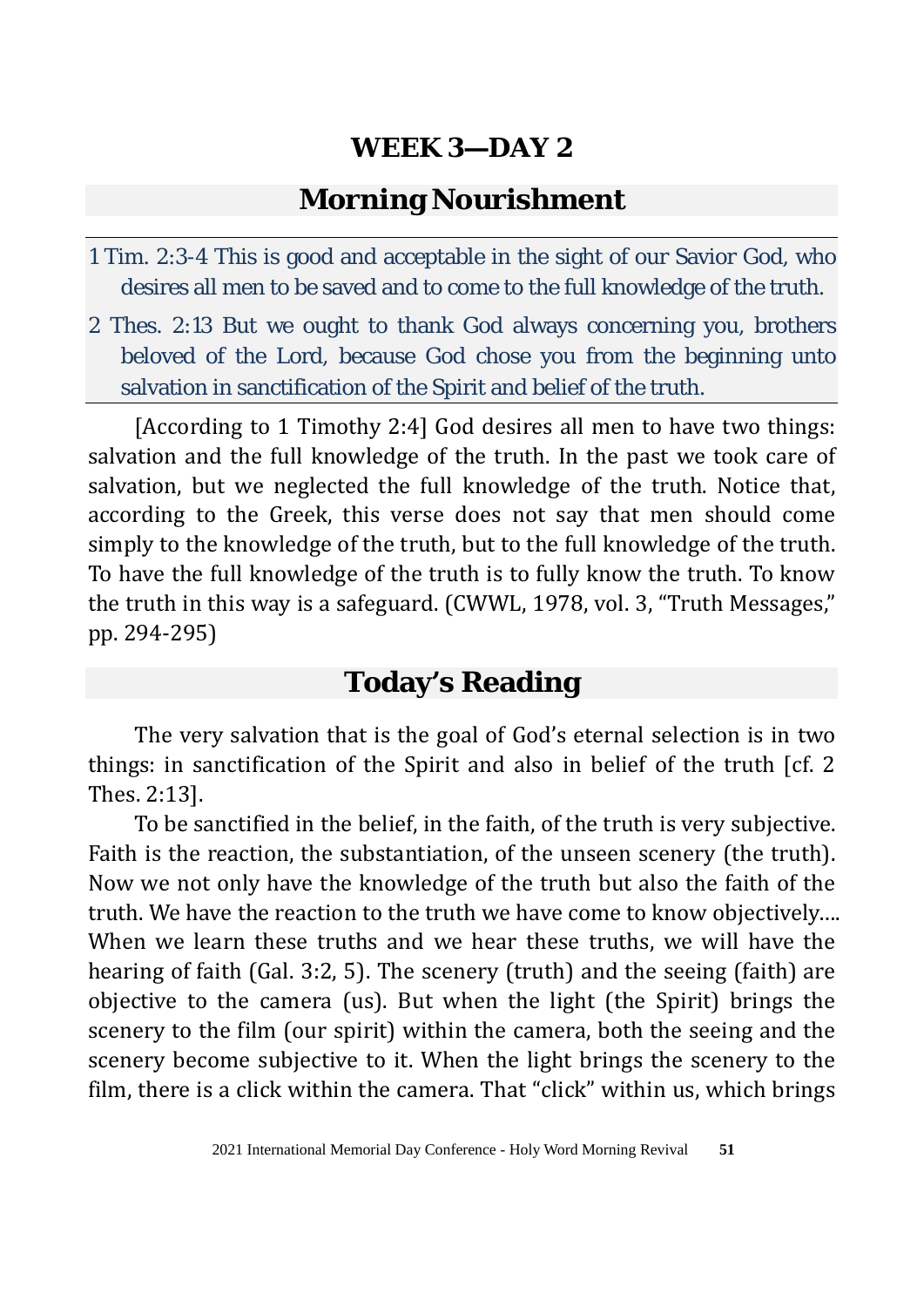the scenery of the truth into our spirit, is faith. This is the faith of the truth.

Now we not only have the truth as some objective scenery, but we have the faith of the truth. In this faith of the truth we are being saved. Our daily salvation is in this faith, in this reaction, to the scenery of the truth. We all are short of the vision that comes from the faith of the truth…. All the problems come from the shortage of a clear and adequate vision. The Bible may be…veiled to us in the same way that it was veiled to many of the Jews when they read the Old Testament (2 Cor. 3:15)…. All the leading ones in the churches bear a great responsibility, and I do believe that all of us will be held responsible for the churches at the judgment seat. In light of the judgment seat, we need to be in fear and trembling that we would delay the saints or veil them in any way. We need to expose the truth to the saints and minister the proper truth, the proper scenery, into them. The Lord may ask us at the judgment seat, "As a leader in the church, were you taking the veils away from My people? Did you bring them to the best scenery in My divine revelation of the sixty-six books of the Bible?" If the Lord would check with us in such a way, what would we say?

First, we need the knowledge of the truth. We need someone to speak the truth. Romans 10:17 tells us, "Faith comes out of hearing, and hearing through the word of Christ." We have to preach, to speak, the word. This preaching, this speaking, of the word produces the hearing, and the hearing will produce the reaction within others. This reaction is the "click" of faith impressing whatever you speak into the spirit of the ones you are speaking to….We all need to be delivered from skating on the surface of the divine truth, and we need to cooperate with the Lord by laboring together with Him to dive into the depths of the truth of His marvelous New Testament economy. (CWWL, 1985, vol. 3, "Elders' Training, Book 6: The Crucial Points of the Truth in Paul's Epistles," pp. 539-541)

Further Reading: CWWL, 1985, vol. 3, "Elders' Training, Book 6: The Crucial Points of the Truth in Paul's Epistles," ch. 8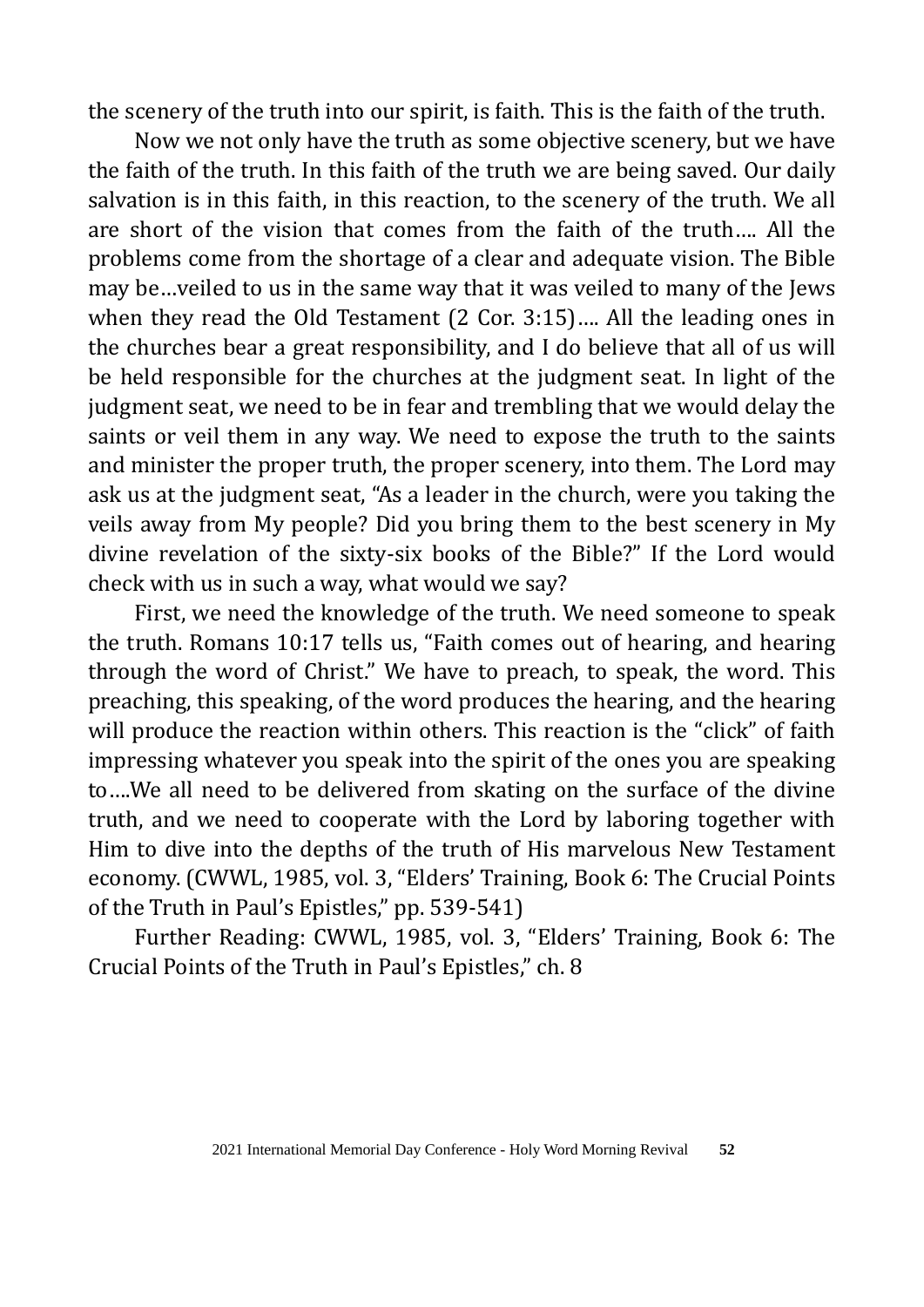#### **Morning Nourishment**

- Eph. 4:15 But holding to truth in love, we may grow up into Him in all things, who is the Head, Christ.
- 21 If indeed you have heard Him and have been taught in Him as the reality is in Jesus.

Concerning the truth, we need to understand and explain it. Concerning Christ, we need to experience Him and minister to others what we have experienced. The Christ we are referring to here is not the objective Christ who is sitting in the heavens but the subjective Christ who is our life. Hence, to experience Christ is to experience life, and to minister Christ is to minister life. (CWWL, 1984, vol. 5, "Truth, Life, the Church, and the Gospel—the Four Great Pillars in the Lord's Recovery," p. 403)

#### **Today's Reading**

Merely having the truth without experience is vanity; hence, we all need to have experience….The truth is God, and God is Christ. Hence, concerning the truth, we cannot have just the doctrinal knowledge; we must also have the experience. In other words, we must experience Christ.

After we have learned the truth, we still have to experience Christ so that He may become our reality. In this way, when we speak to people, we will not give them knowledge or doctrines, but we will minister Christ to them….The proper practice is that we would all learn to speak Christ and minister Christ to others.

Acts 5:42 tells us that the early disciples announced the gospel of Jesus as the Christ; this means that they announced Jesus Christ as the gospel. What they announced was not an empty doctrine or an elusive gospel but a living Jesus Christ, who is the reality and content of the gospel. After their preaching, once men received the gospel, they spontaneously received Jesus Christ.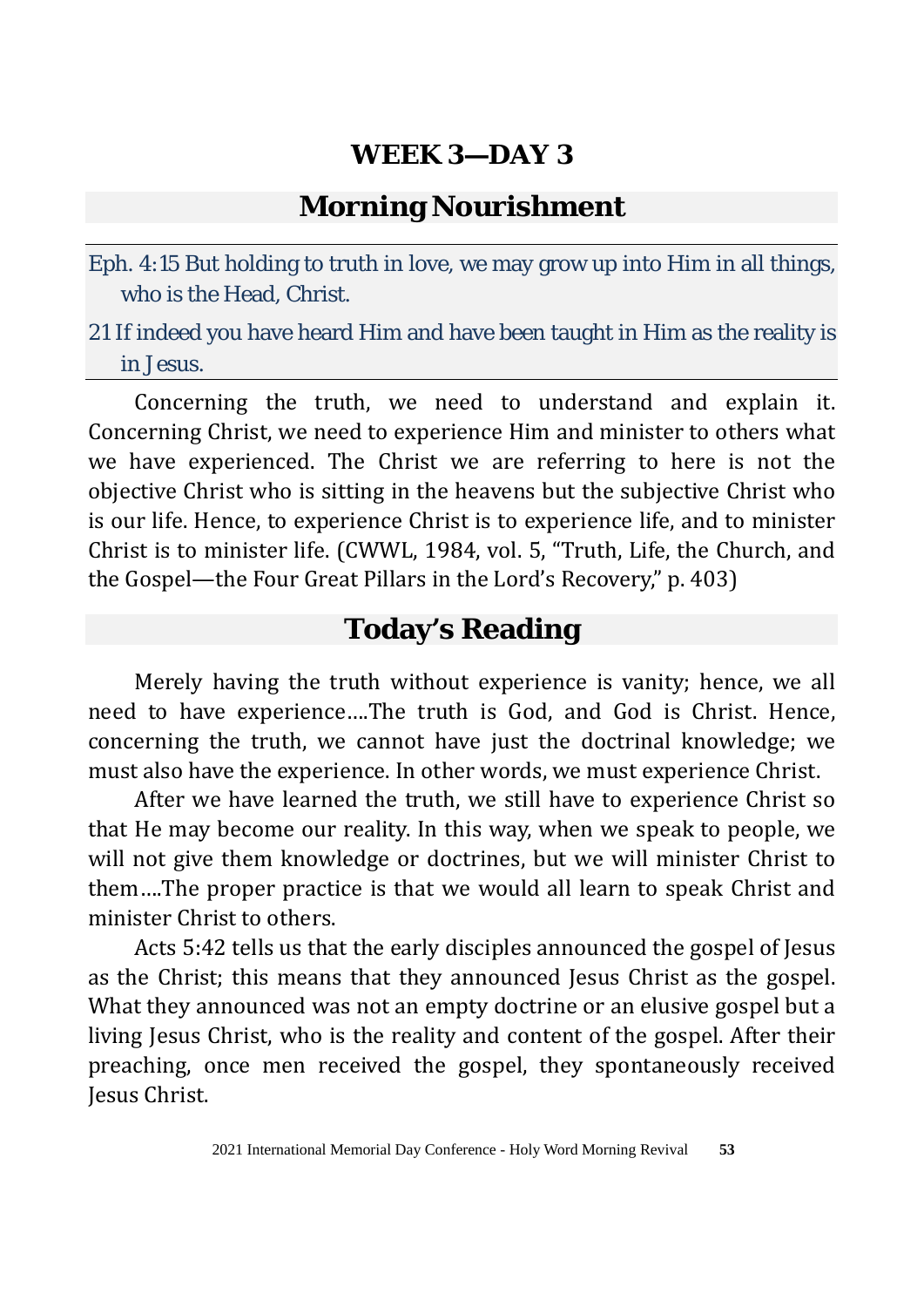In Ephesians 3:8 Paul says that he announced to people the unsearchable riches of Christ as the gospel…. For example, Paul tells us that Christ has both divinity and humanity (Rom. 1:3-4). This means that He was God and man, possessing all the divine attributes and human virtues. This is an item of the riches of Christ. Moreover, He also passed through human living, experienced all the trials and ordeals of human life, and endured all the pains of humanity. Then He went to the cross and died, and in His death He terminated all things and accomplished redemption for us. After His death He resurrected and became the life-giving Spirit. This life-giving Spirit is the Triune God, comprising the Father, the Son, and the Spirit. All the attributes of the Father, the Son, and the Spirit, including love, light, holiness, righteousness, life, power, authority, peace, and joy, are items of the unsearchable riches. However, how can all these riches become our practical experience? How do we minister such a Christ to others in our speaking?

We must tell people that this Christ, who possesses all these unsearchable riches, is now the life-giving Spirit….This Spirit, being omnipresent, is in our heart and in our mouth. As long as we confess, repent, and call upon the name of the Lord Jesus, opening our mouth and believing in our heart, the Spirit will enter into us. When the Spirit comes into us, He comes with all His riches. From then on, as long as we call on Him, breathe Him, and enjoy Him day by day, all His riches will become our experience, and His attributes such as love, light, holiness, and righteousness will become our virtues. Then we will realize that our love is boundless, our patience is enduring and transcendent, and our power is strong. After speaking to people, we should also pray with them….This is the way to minister Christ to people. First, we should speak the truth and present Christ clearly to them. Then we should pray with them to supply them practically in spirit with what we spoke to them so that they can receive the Christ whom we have announced. (CWWL, 1984, vol. 5, "Truth, Life, the Church, and the Gospel—the Four Great Pillars in the Lord's Recovery," pp. 405, 408-409)

Further Reading: The Conclusion of the New Testament, msgs. 7-8,10, 80, 89; Life-study of 2 John, msgs. 1-2; Life-study of 3 John, msgs. 1-2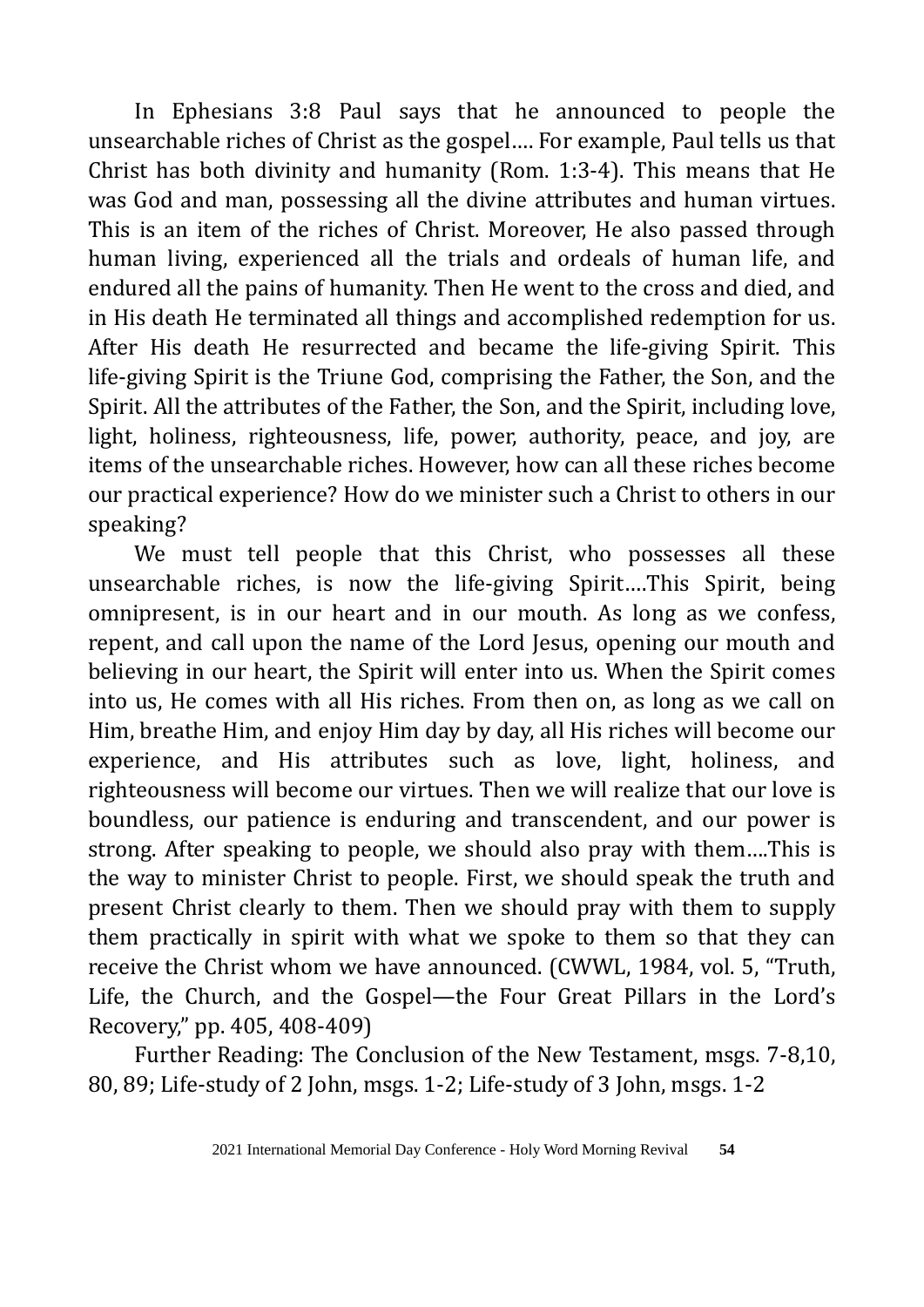#### **Morning Nourishment**

- 2 Pet. 2:2 And many will follow their licentiousness, because of whom the way of the truth will be reviled.
- 1 Pet. 1:22 Since you have purified your souls by your obedience to the truth unto unfeigned brotherly love, love one another from a pure heart fervently.

[In 2 Peter 2:2] the way of the truth is the path of the Christian life according to the truth, which is the reality of the contents of the New Testament (1 Tim. 2:4; 3:15; 4:3; 2 Tim. 2:15,18; Titus 1:1). It is designated by other titles according to its various virtues, like the straight way (2 Pet. 2:15; see Heb. 12:13), the way of righteousness (2 Pet. 2:21; Matt. 21:32), the way of peace (Luke 1:79; Rom. 3:17), the way of salvation (Acts 16:17), the way of God (Matt. 22:16; Acts 18:26), the way of the Lord (John 1:23; Acts 18:25), and the Way (Acts 9:2; 19:9, 23; 22:4; 24:22). It was slandered as the way of heresy (Acts 24:14).

Because of the false teachers, the way of the truth will be reviled. Since the way of the truth is the way of reality, and the way of reality is the way of God's economy, this means that the false teachers will cause the entire revelation of the New Testament to be reviled. (Life-study of 2 Peter, p. 80)

#### **Today's Reading**

The purification of our souls is the Spirit's sanctification of our disposition that we may live a holy life in God's holy nature (1 Pet. 1:15-16). It is deeper than the purification of our sins (Heb. 1:3) and the cleansing of sin (1 John 1:7). The latter is the purification of our outward doing; the former, the purification of our inward being—the soul. This is like the washing in the word in Ephesians 5:26.

In order to understand what it means to purify our souls by obedience to the truth [1 Pet. 1:22], we must be clear concerning the meaning of truth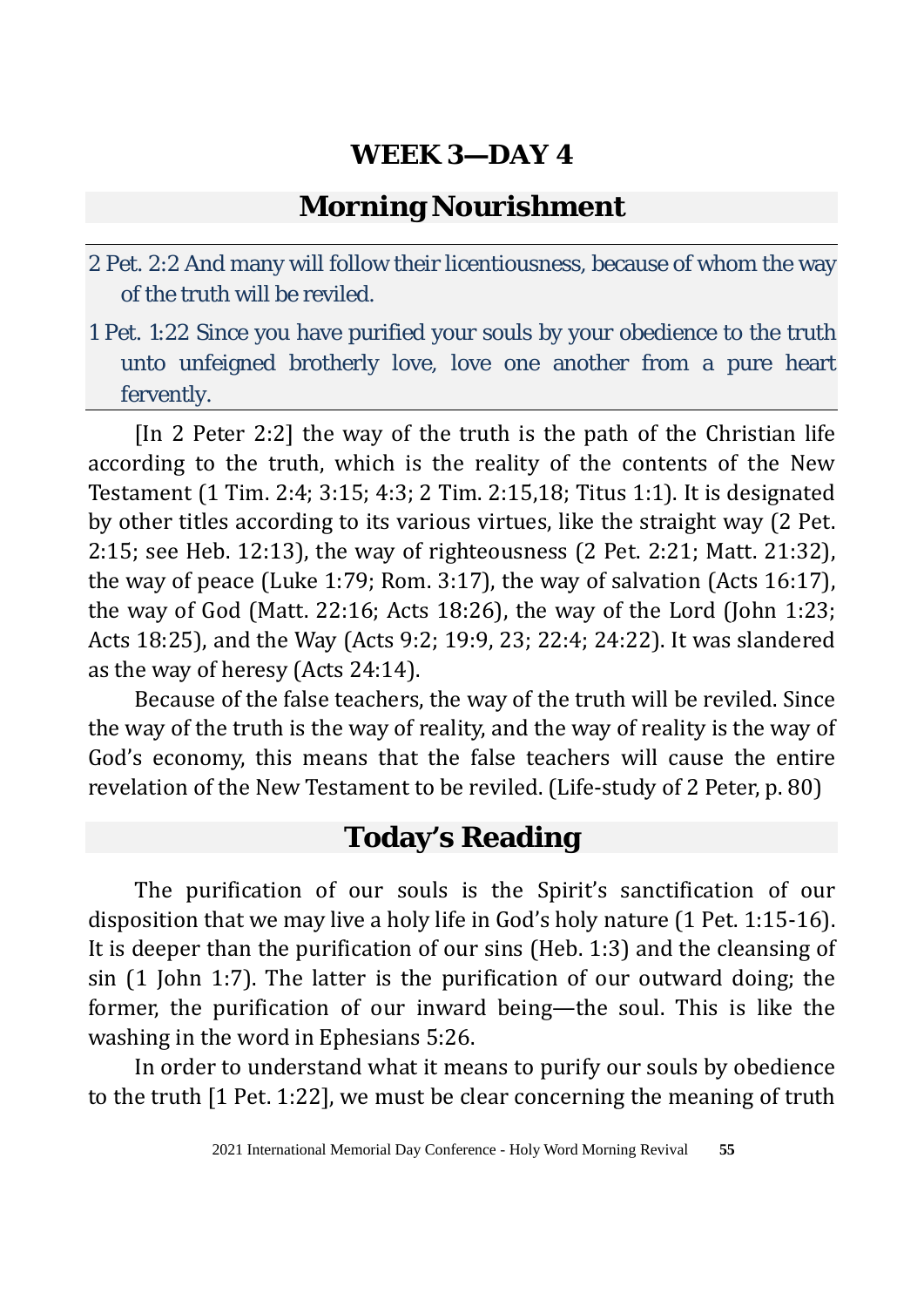in this verse. Truth here is the sanctifying truth, which is God's word of reality (John 17:17). Truth in this verse does not mean doctrine. Truth is the reality contained in God's word and conveyed by it. For example, John 3:16 says, "God so loved the world." This is the divine word. This word, however, should not merely be a doctrine to us, as it is with so many readers of John 3:16. To read this verse only in a doctrinal way is to have a natural understanding…. If we are to have more than a natural understanding of John 3:16, we need to touch the reality contained in this short word and conveyed by it. When we read, "God so loved the world," we need to ask ourselves if we have experienced this love. We should say, "God so loved the world. Does this 'world' include me? Does this word mean that God so loved me?" Anyone who reads John 3:16 in this way will get saved. Such a one would say, "O God, how I thank You that the world includes me. For You to love the world means that You love me." This is to take John 3:16 as truth, as reality, and not merely as a doctrine.

First Timothy 3:15 says that the church is the house of the living God. This verse contains doctrine, but to us it should not be merely a doctrine. Rather, Paul's word about the church being the house of the living God should be a truth, a reality. We need to ask, "Is the church in my locality the house of the living God?" If we read the verse in this way, we shall contact reality, truth. The truth is the solid content, the reality, contained in the word of God and conveyed by it to us.

[In 1 Peter 1:13] Peter charges us to gird up the loins of our mind and to be sober. We should not allow our mind to wander, and we should not be drunken or drugged. To gird up our mind is actually to purify our soul. Whenever our mind is wandering, our soul is impure. Dissenting thoughts cause our mind to wander….When our mind begins to wander, our soul becomes unclean. If this is our situation, we need to purify our soul….We purify our soul by girding up our mind and by setting it on one thing, not allowing it to wander. (Life-study of 1 Peter, pp. 113-117)

Further Reading: Life-study of 2 Peter, msgs. 2, 9, 13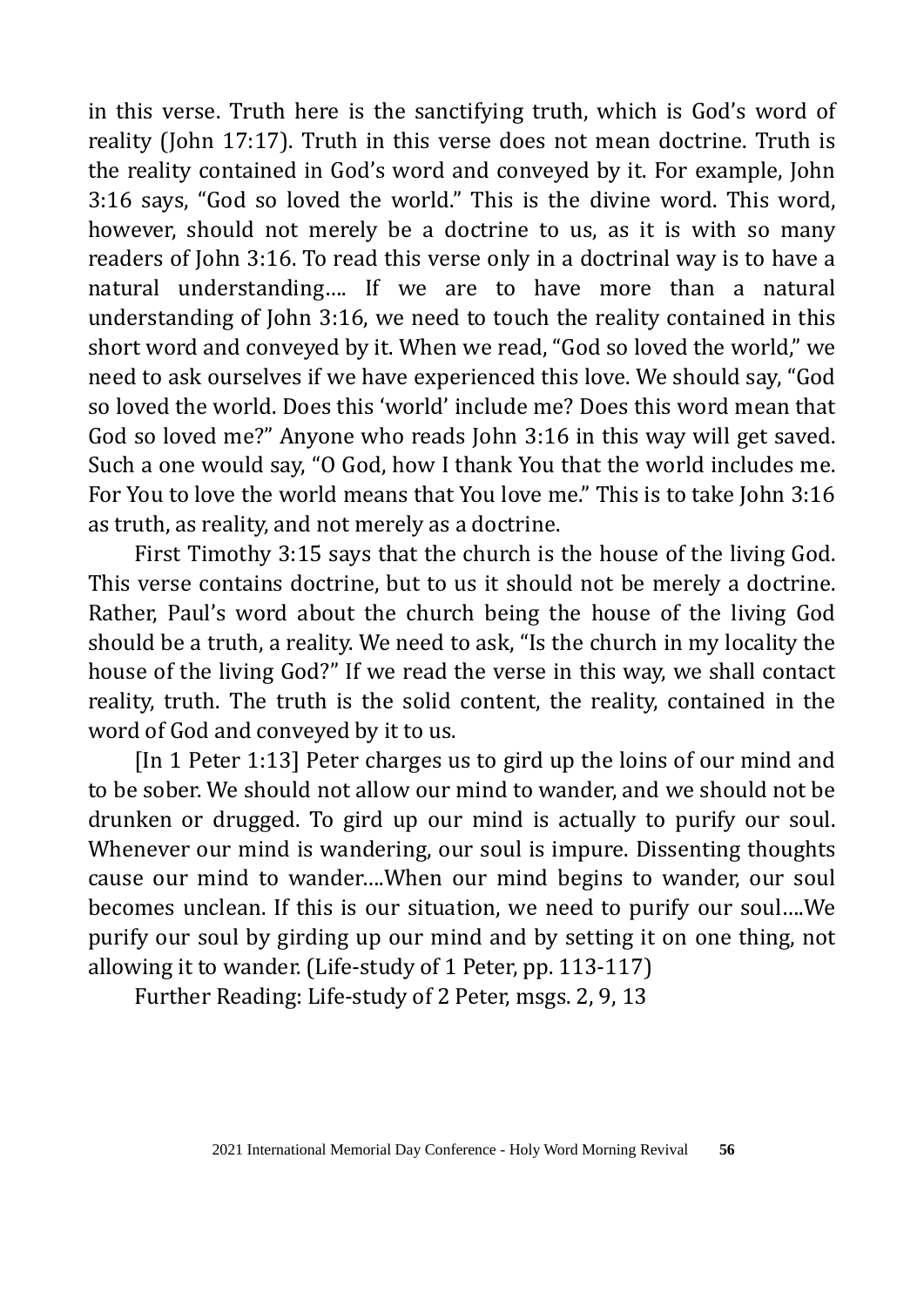### **Morning Nourishment**

- Mark 12:30 And you shall love the Lord your God from your whole heart and from your whole soul and from your whole mind and from your whole strength.
- 1 John 5:1 Everyone who believes that Jesus is the Christ has been begotten of God, and everyone who loves Him who has begotten loves him also who has been begotten of Him.

God will not purify our soul for us. We need to do this ourselves by our obedience to the truth we have heard and received. Suppose a certain brother struggles for a period of time concerning the Lord's recovery. Eventually, by God's mercy and the moving of the sanctifying Spirit within him, he declares, "Praise the Lord! My mind is girded up with one goal. My emotion is fully set on one person, the Lord Himself. I have no other object of my love. Therefore, my will follows to make a strong decision: I am for the Lord, and I am for the Lord's recovery. I don't care for anything else." This is obedience to the truth….This truth is conveyed in God's sanctifying word. (Life-study of 1 Peter, p. 118)

# **Today's Reading**

In 1 Peter 1:22 Peter says that we purify our souls by obedience to the truth unto unfeigned brotherly love. Since the purification of our souls concentrates our entire being on God that we may love Him with all our heart, with all our soul, and with all our mind (Mark 12:30), it results in unfeigned brotherly love. We love from the heart fervently all those whom God loves. First, God's regeneration issues in a holy life. Then His sanctification (purification) results in brotherly love.

The word unfeigned…means not to pretend or not to be hypocritical….To feign something is to put on a mask to disguise how we really feel….Unfeigned brotherly love is brotherly love that is genuine,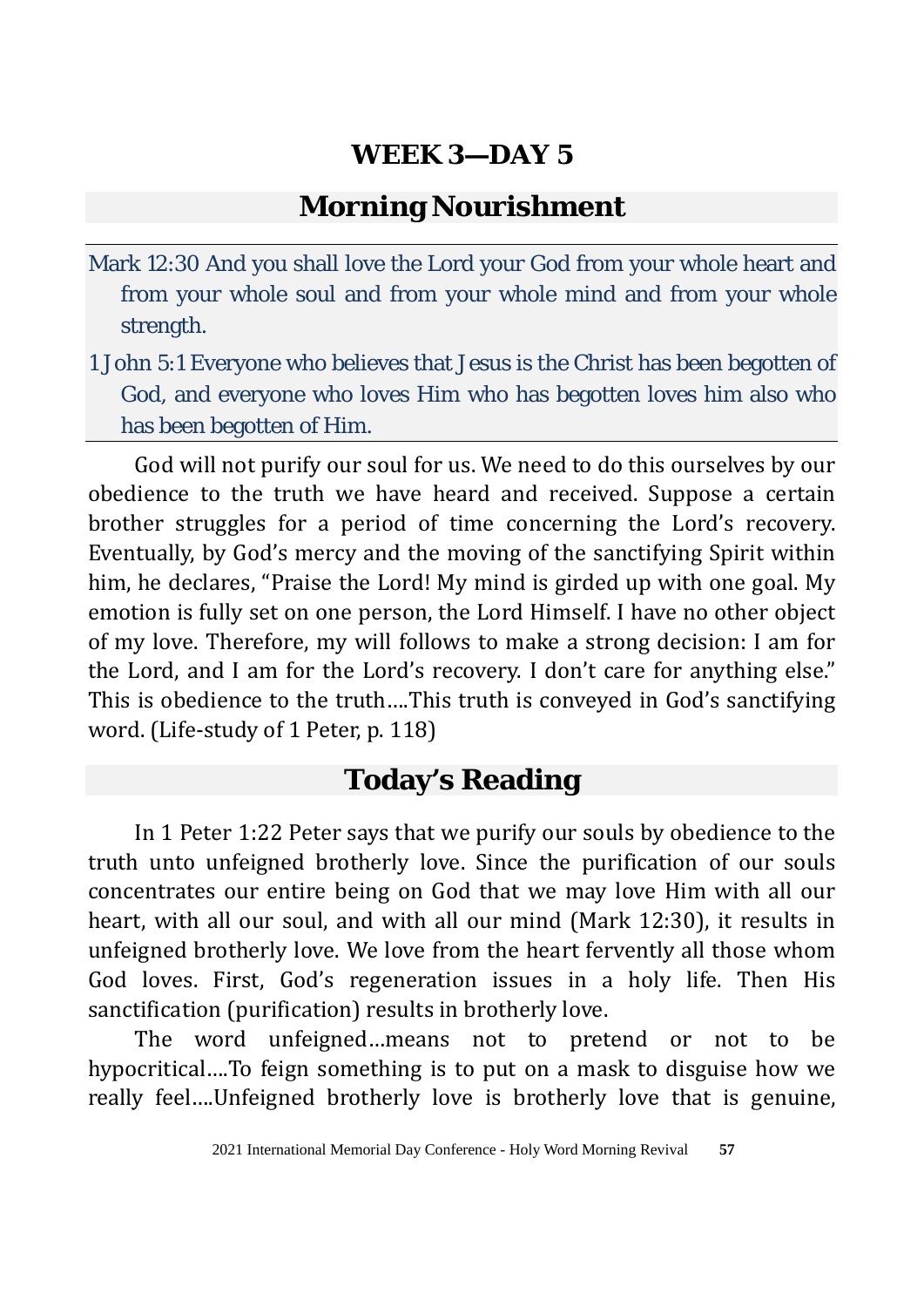without pretense; it is brotherly love without any kind of mask. In 1 Peter 1:22 the adjective unfeigned is very important. It indicates that through the purification of our soul, all the masks have been taken away.

If a brother takes in dissenting thoughts concerning the Lord's recovery, he may still love the brothers, but that love will be feigned. This means that it will be love with a mask…. If he lives with others in a brothers' house, he may apparently still love those brothers. But he does not have an unfeigned love, a love without a mask, for them. However, if he decides to obey the truth and by that obedience purifies his soul, this purification will result in unfeigned brotherly love.

Many times the saints may put on masks in the church life. They may love one another, but it is a love with a mask. The reason for this feigned love is that these saints have not purified their souls. They have not girded up the loins of their mind, concentrated their emotion, and made a strong decision with their will concerning the recovery. Therefore, everything they do is with a mask. They may realize that as long as they are in the church life they need to behave in a loving way. But inwardly they are doubting, and their souls, including the mind, the emotion, and the will, have been polluted. These saints need to purify their souls by obeying the truth.

When we have purified our souls by our obedience to the truth, we can love one another from the heart fervently. In verse 22 we have both the purifying of the soul and love from the heart. To love from the heart is to have a love that comes not only from the parts of the soul but also from the conscience. Our conscience testifies that we love the brothers with an unfeigned love. When our conscience has this kind of testimony, we love from the heart. But if our conscience does not confirm our love or testify concerning it, then our love is merely from the soul. It is not a love from the heart, because the conscience is not part of the soul, but is part of the heart. (Life-study of 1 Peter, pp. 118-120)

Further Reading: CWWL, 1953, vol. 3, "The Knowledge of Life," chs. 13-14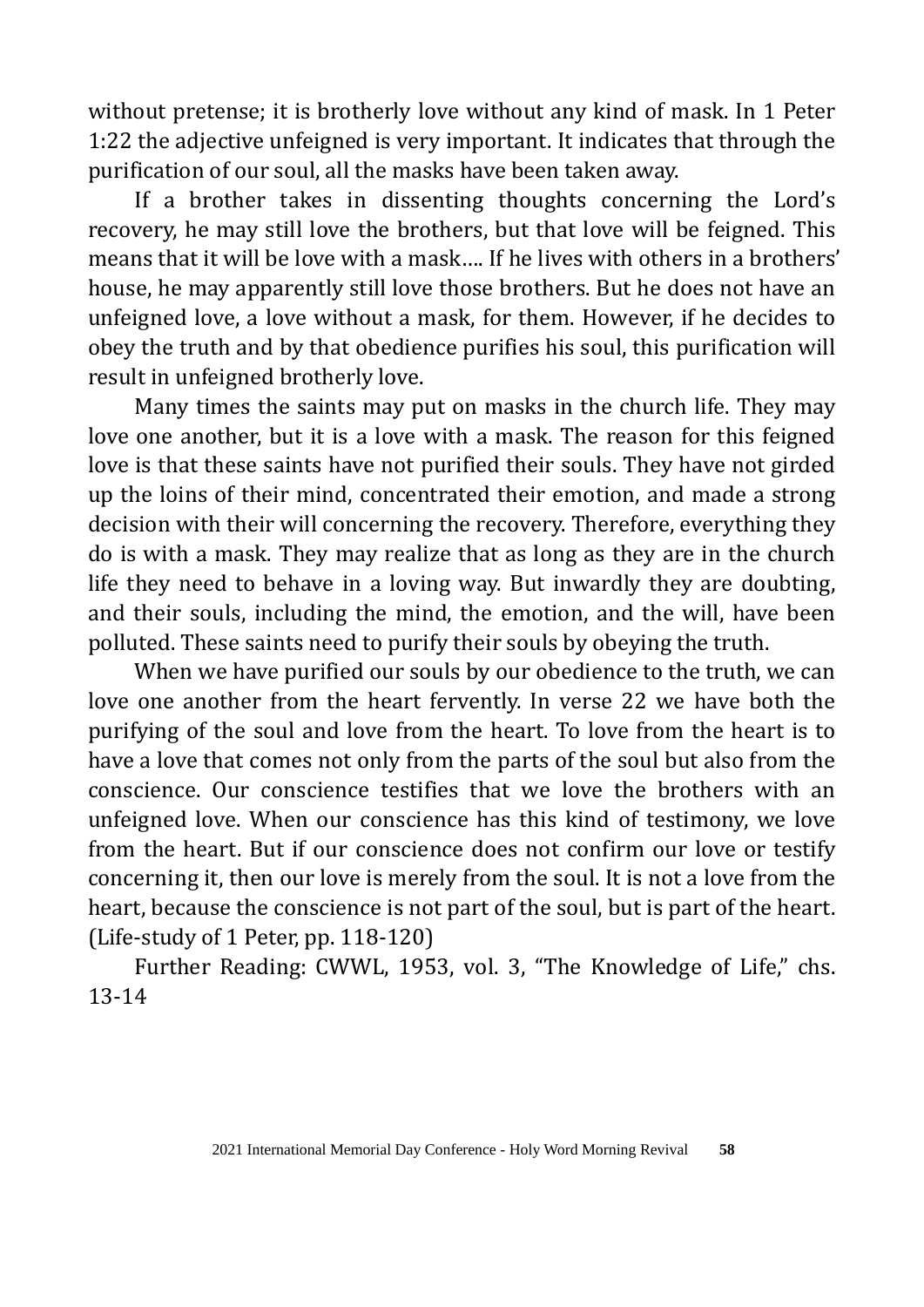#### **Morning Nourishment**

Matt. 24:14 And this gospel of the kingdom will be preached in the whole inhabited earth for a testimony to all the nations, and then the end will come.

28:20 Teaching them to observe all that I have commanded you. And behold, I am with you all the days until the consummation of the age.

These four great points—God's creation, man's fall, God's becoming flesh, and God's dispensing—are the major truths in the Bible from God's creation to the New Jerusalem….We must preach these truths as the gospel to others…. If we speak clearly, plainly, and logically, then everyone will be able to understand. If we speak clumsily and ambiguously, then no one will be able to understand. Therefore, if we have the burden within that the Lord's recovery would spread to every place, it is not enough just to preach the superficial gospel of Christianity. We must announce to people the major truths in the Bible as the gospel. For this reason we must study them diligently. (CWWL, 1984, vol. 5, "Truth, Life, the Church, and the Gospel—the Four Great Pillars in the Lord's Recovery," p. 391)

#### **Today's Reading**

In general, the educational level among people today has been raised, and people's reasoning and logic skills are more advanced and enriched than in the past. Furthermore, most people have some philosophical ideas and are able to ponder over all kinds of questions related to human life, questions requiring high levels of psychological reasoning…. If we preach these four great truths, people will be appreciative because these truths will match their inner condition, raising their interest and their thinking concerning human life, as well as providing them the highest answers to the true meaning of human life. If someone is saved as a result of this, his salvation will be a surpassing salvation.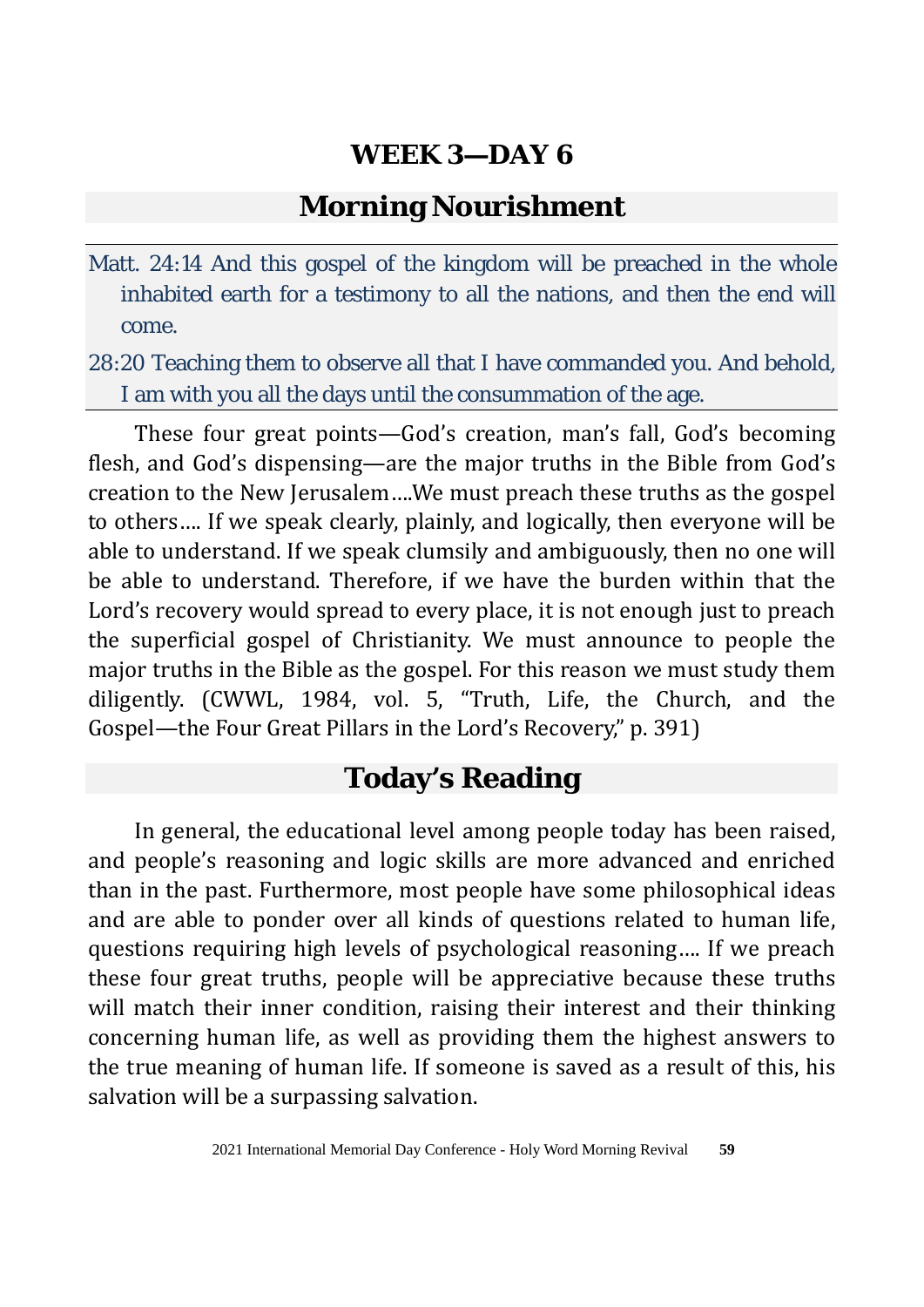We believe that this is the only way we can bring the Lord back as well as meet the need of human society in its present vain condition. The result of society's civilization and progress has been an unremitting emptiness within man. Only the high truths in the Lord's recovery can fill up this emptiness. Therefore, we should bear this burden to diligently study the truth to the extent that we can expound the truth and announce the truth….This is the preaching of the high gospel. Paul says that God had commissioned him to preach the gospel and to teach the truth (1 Tim. 2:7). In the same way, this commission has been given to us today. I hope that we would all receive this commission to actively preach the gospel and teach the truth.

We should no longer speak the superficial gospel of peace and prosperity….The proper gospel is to tell others that the only God, who is the Triune God—the Father, Son, and Spirit—became flesh, died on the cross to accomplish redemption, and resurrected to become the life-giving Spirit. This life-giving Spirit is the processed Triune God….When man repents and believes into Him, immediately He enters into man to be man's life and life supply. He is in man as the essential Spirit and upon man as the economical Spirit. In this way He becomes one spirit with man, and man also becomes one spirit with Him. The result is that man possesses real joy, satisfaction, and the true meaning of human life. This is the high gospel that we should announce everywhere.

When we preach and speak in this way, the essential Spirit will fill us inwardly, and the economical Spirit will fill us outwardly….The life we live will be a life of love, light, holiness, and righteousness, and we will spontaneously live out God's image. This is true spirituality, true holiness, and true overcoming. Ultimately, this is glory, which will expand to become the kingdom, consummating in the New Jerusalem. This will be the completion of the truth of God's central mystery. (CWWL, 1984, vol. 5, "Truth, Life, the Church, and the Gospel—the Four Great Pillars in the Lord's Recovery," pp. 391-392, 401-402)

Further Reading: CWWN, vol. 57, ch. 12; CWWN, vol. 52, "The Character of the Lord's Worker," ch. 10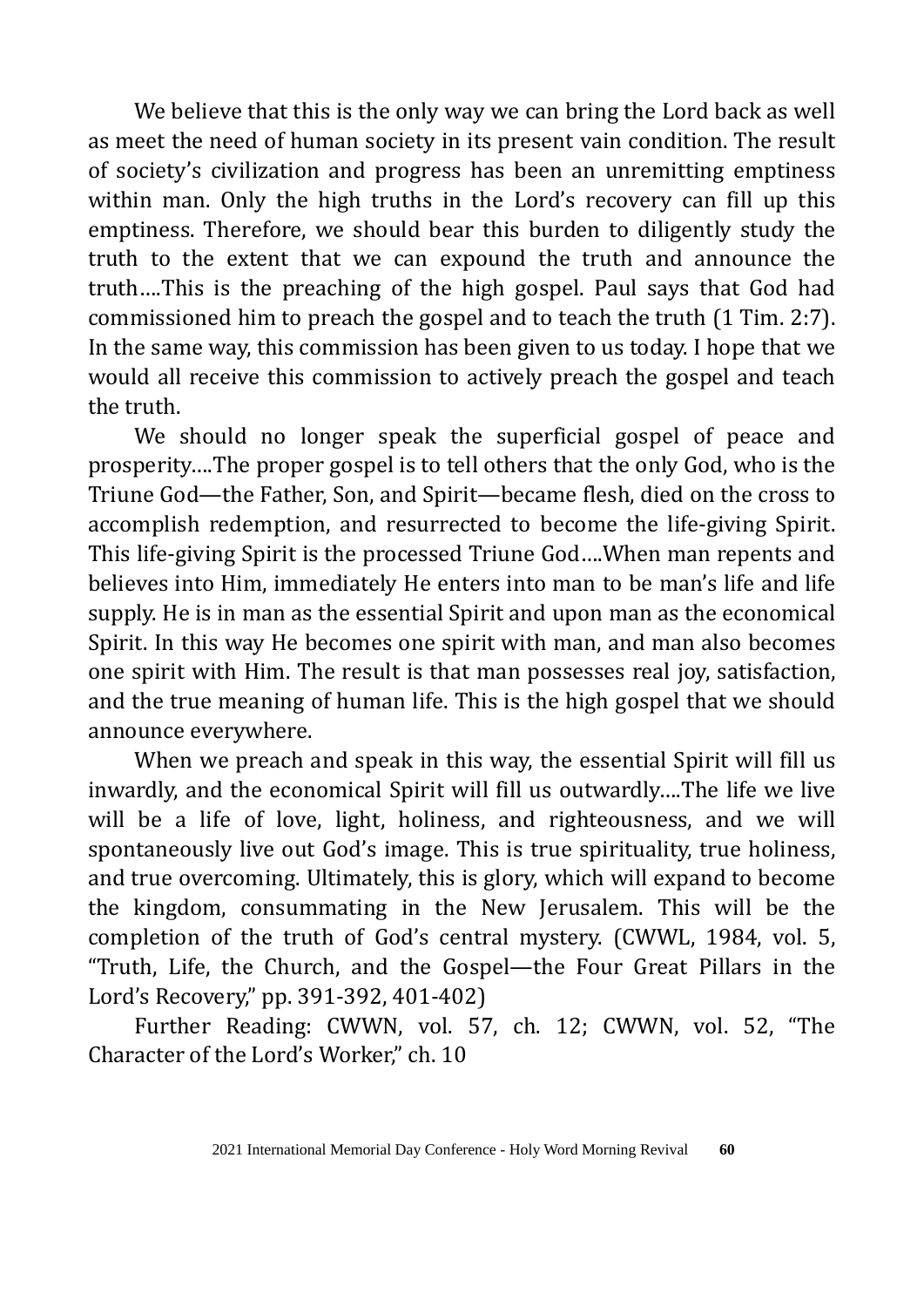# **‹‹ WEEK 3 — HYMN ››**

### **Hymns, #1285 The faith which once for all was given**

Spiritual Warfare — Guarding the Deposit 1 The faith which once for all was giv'n Unto the saints of old, Has been committed unto us To guard, defend, and hold. And we know whom we have believed And are persuaded that He is able To guard, through the Holy Spirit, Our deposit to that day. 2 This good deposit is the mark Of God's economy, Without it we will miss the aim Of His recovery. 3 The myst'ry of the common faith, A conscience pure requires; A holy, separated life For us the Lord desires. 4 This outline of the healthy words, In faith and love we'll hold; All different teaching, fruitless talk, Reject with spirit bold. 5 Oh, healthful teaching, wholesome words: The truth of godliness! Oh, good deposit, common faith, And life of holiness!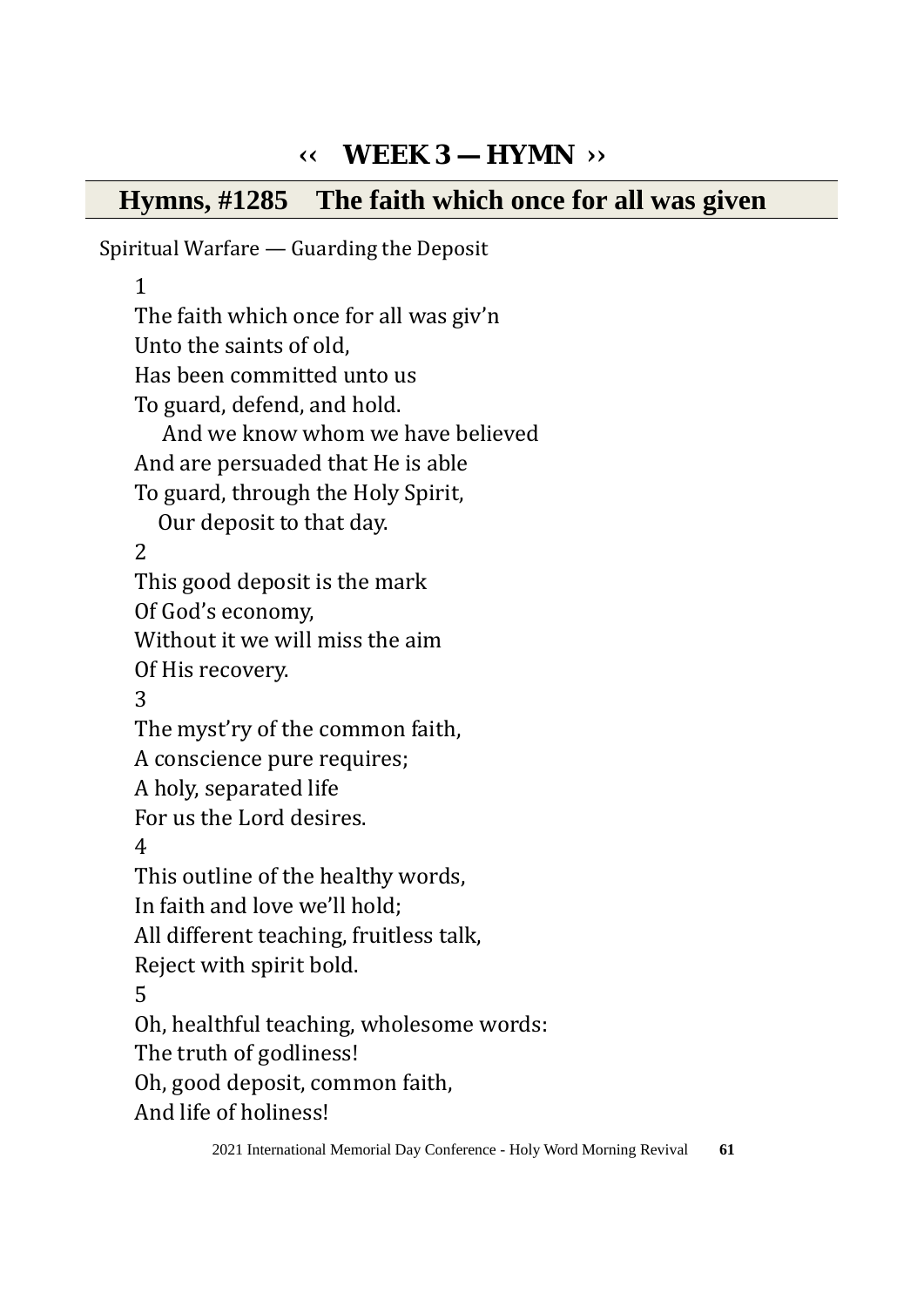6

Lord, make us now those faithful men Who pass on what we've heard; Make us examples of the saints In spirit, faith, and word.